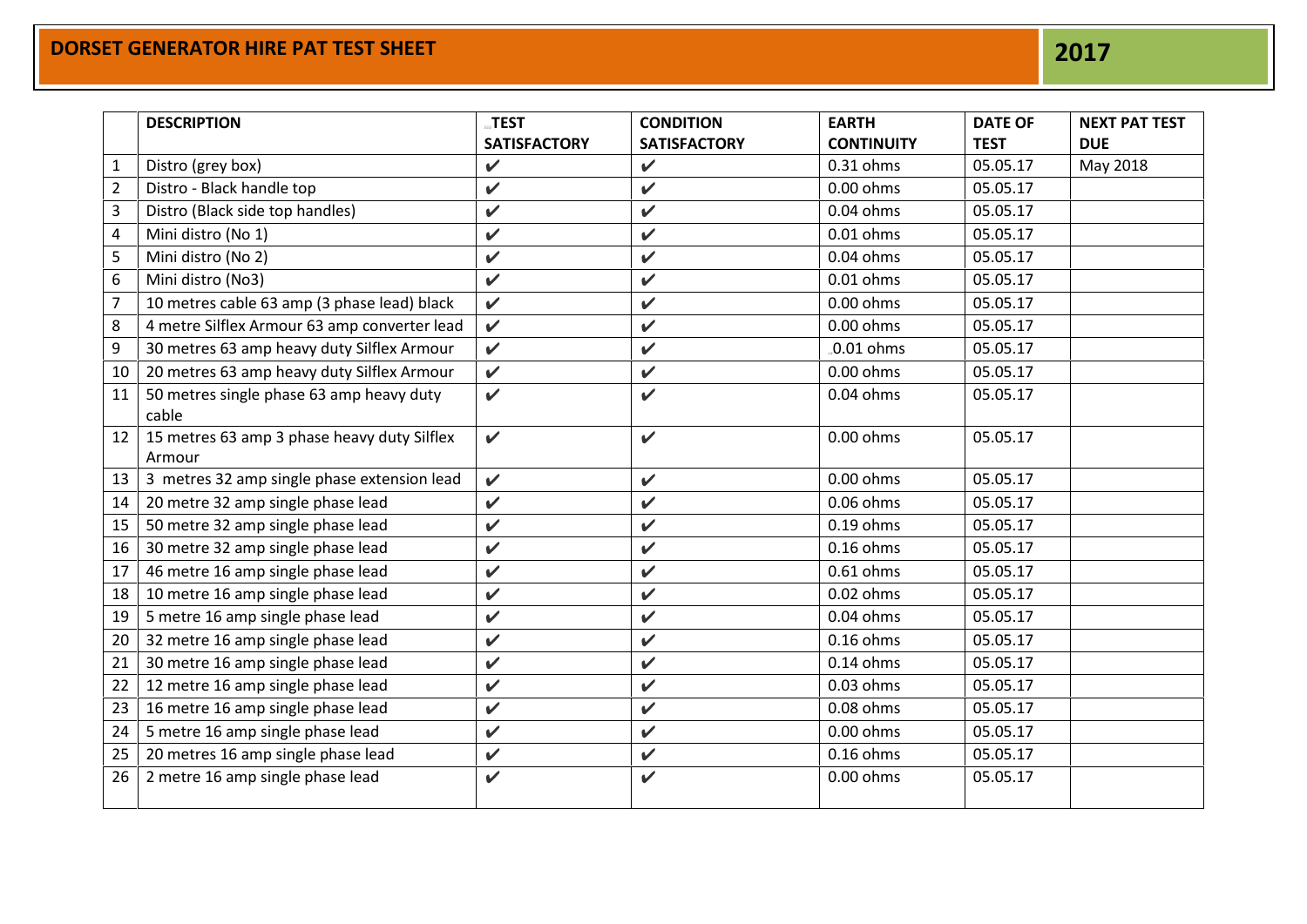|    | <b>DESCRIPTION</b>                                          | <b>TEST</b>         | <b>CONDITION</b>    | <b>EARTH</b>      | <b>DATE OF</b> | <b>NEXT PAT TEST</b> |
|----|-------------------------------------------------------------|---------------------|---------------------|-------------------|----------------|----------------------|
|    |                                                             | <b>SATISFACTORY</b> | <b>SATISFACTORY</b> | <b>CONTINUITY</b> | <b>TEST</b>    | <b>DUE</b>           |
| 27 | 20 metre 16 amp single phase lead                           | $\checkmark$        | $\checkmark$        | $0.10$ ohms       | 05.05.17       |                      |
| 28 | 10 metre 16 amp single phase lead                           | $\checkmark$        | $\checkmark$        | 0.27 ohms         | 05.05.17       |                      |
| 29 | 15 metre 16 amp single phase lead                           | $\checkmark$        | $\checkmark$        | $0.11$ ohms       | 05.05.17       |                      |
| 30 | 17 metre 16 amp single phase lead                           | $\checkmark$        | $\checkmark$        | $0.13$ ohms       | 05.05.17       |                      |
| 31 | 35 metre 16 amp single phase lead                           | $\checkmark$        | $\checkmark$        | 0.30 ohms         | 05.05.17       |                      |
| 32 | 55 metre 16 amp single phase lead                           | $\checkmark$        | $\checkmark$        | $0.61$ ohms       | 05.05.17       |                      |
| 33 | 26 metre 16 amp single phase lead                           | $\checkmark$        | $\checkmark$        | $0.12$ ohms       | 05.05.17       |                      |
| 34 | 35 metre 16 amp single phase lead                           | $\checkmark$        | $\checkmark$        | $0.23$ ohms       | 05.05.17       |                      |
| 35 | 60 metre 16 amp single phase lead                           | $\checkmark$        | $\mathbf v$         | 0.32 ohms         | 05.05.17       |                      |
| 36 | 50 metre 16 amp single phase lead                           | $\checkmark$        | $\checkmark$        | 0.48 ohms         | 05.05.17       |                      |
| 37 | 20 metre 16 amp single phase lead                           | $\checkmark$        | $\checkmark$        | 0.17 ohms         | 05.05.17       |                      |
| 38 | 25 metre 16 amp single phase lead                           | $\checkmark$        | $\checkmark$        | 0.15 ohms         | 05.05.17       |                      |
| 39 | 25 metre 16 amp single phase lead                           | $\checkmark$        | $\checkmark$        | 0.15 ohms         | 05.05.17       |                      |
| 40 | 32 amp to 63 amp single phase converter                     | $\checkmark$        | $\checkmark$        | 0.03 ohms         | 05.05.17       |                      |
| 41 | 32 amp 3 phase to 63 amp 3 phase converter                  | $\checkmark$        | $\checkmark$        | 0.00 ohms         | 05.05.17       |                      |
| 42 | 32 amp single phase twin 16 amp single phase<br>splitter    | $\checkmark$        | $\checkmark$        | 0.00 ohms         | 05.05.17       |                      |
| 43 | 32 amp single phase twin 16 amp single phase<br>splitter    | $\checkmark$        | $\checkmark$        | 0.00 ohms         | 05.05.17       |                      |
| 44 | 32 amp single phase twin 16 amp single phase<br>splitter    | $\mathbf v$         | $\checkmark$        | 0.00 ohms         | 05.05.17       |                      |
| 45 | 32 amp single phase twin 16 amp single phase<br>splitter    | $\mathbf v$         | $\checkmark$        | 0.00 ohms         | 05.05.17       |                      |
| 46 | 16 amp single phase to twin 16 amp single<br>phase splitter | $\checkmark$        | $\checkmark$        | 0.00 ohms         | 05.05.17       |                      |
| 47 | 16 amp single phase to twin 16 amp single<br>phase splitter | $\checkmark$        | $\checkmark$        | 0.00 ohms         | 05.05.17       |                      |
| 48 | 16 amp to twin 13 amp outlet                                | $\checkmark$        | V                   | $0.00$ ohms       | 05.05.17       |                      |
| 49 | 16 amp to twin 13 amp                                       | $\checkmark$        | $\checkmark$        | 0.04 ohms         | 05.05.17       |                      |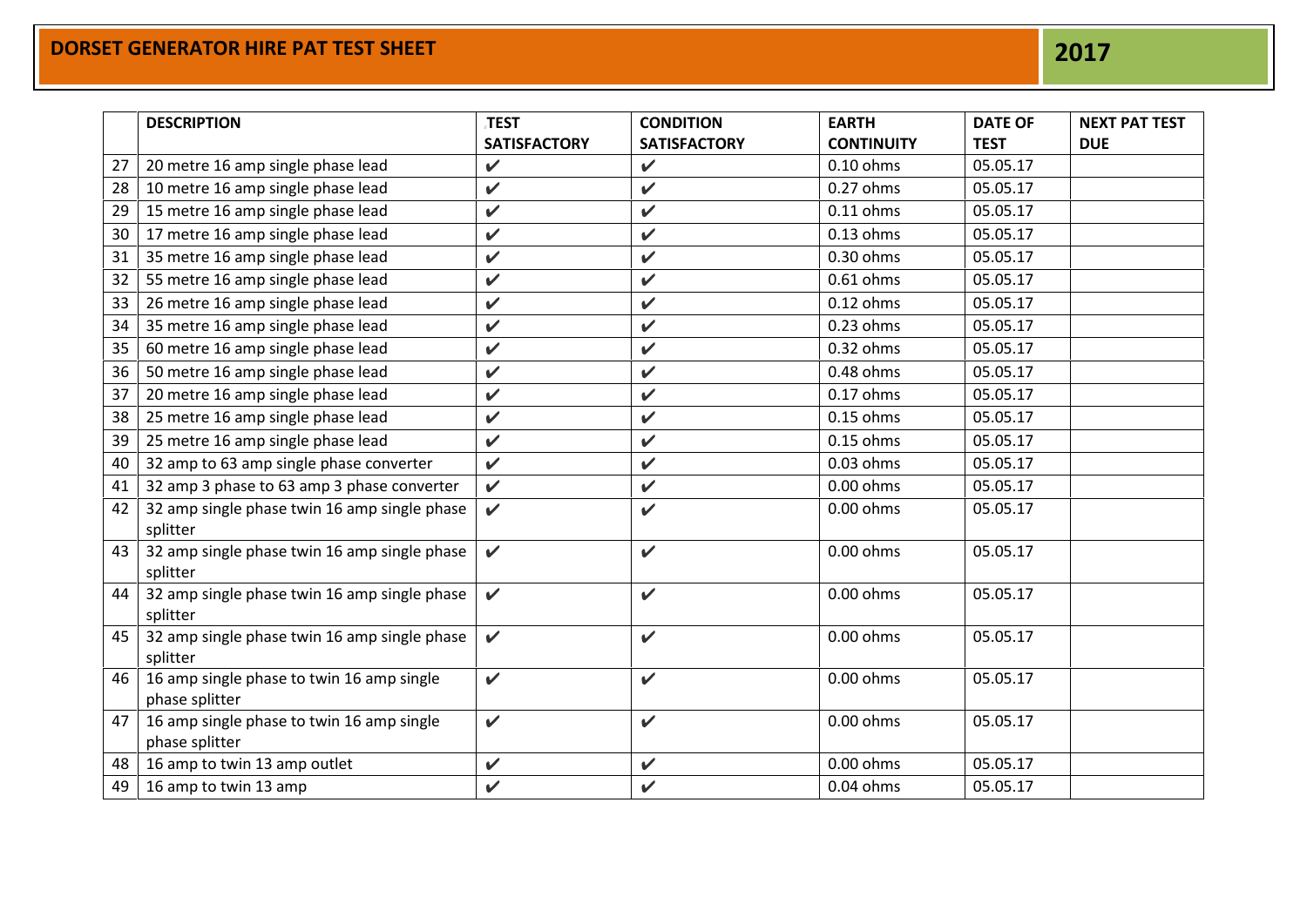|    |                                 |                     | <b>CONDITION</b>    | <b>EARTH</b>      | <b>DATE OF</b> | <b>NEXT PAT TEST</b> |
|----|---------------------------------|---------------------|---------------------|-------------------|----------------|----------------------|
|    |                                 | <b>SATISFACTORY</b> | <b>SATISFACTORY</b> | <b>CONTINUITY</b> | <b>TEST</b>    | <b>DUE</b>           |
| 50 | 16 amp to twin 13 amp           | $\checkmark$        | $\checkmark$        | 0.00 ohms         | 05.05.17       |                      |
| 51 | 16 amp to twin 13 amp           | V                   | V                   | $0.00$ ohms       | 05.05.17       |                      |
| 52 | 16 amp to single 13 amp adapter | $\checkmark$        | V                   | 0.00 ohms         | 05.05.17       |                      |
| 53 | 16 amp to single 13 amp adapter | V                   | V                   | 0.00 ohms         | 05.05.17       |                      |
| 54 | 16 amp to single 13 amp adapter | $\checkmark$        | V                   | $0.00$ ohms       | 05.05.17       |                      |
| 55 | 16 amp to single 13 amp adapter | $\checkmark$        | $\checkmark$        | $0.00$ ohms       | 05.05.17       |                      |
| 56 | 16 amp to 4 gang 13 amp adapter | $\checkmark$        | $\checkmark$        | $0.00$ ohms       | 05.05.17       |                      |
| 57 | 16 amp to 4 gang 13 amp adapter | V                   | $\checkmark$        | $0.00$ ohms       | 05.05.17       |                      |
| 58 | 13 amp to 16 amp adapter        | $\checkmark$        | $\checkmark$        | 0.00 ohms         | 05.05.17       |                      |
| 59 | 16 amp to twin 16 amp adapter   | $\checkmark$        | V                   | $0.01$ ohms       | 05.05.17       |                      |
| 60 | 3 way 16 amp splitters          | $\checkmark$        | $\mathbf v$         | $0.00$ ohms       | 05.05.17       |                      |
| 61 | Kroll Space Heater 32 kw        | V                   | $\checkmark$        | 0.37 ohms         | 05.05.17       |                      |
| 62 | Kroll Space Heater 32 kw        | $\checkmark$        | $\mathbf v$         | 0.08 ohms         | 05.05.17       |                      |
| 63 | Kroll Space Heater 55 kw        | $\checkmark$        | $\checkmark$        | 0.79 ohms         | 05.05.17       |                      |
| 64 | 16Amp 3 way splitter            | $\checkmark$        | $\mathbf v$         | $0.00$ ohms       | 30.05.17       |                      |
| 65 | 16Amp 3 way splitter            | V                   | V                   | $0.00$ ohms       | 30.05.17       |                      |
| 66 | 16 amp to 13 amp adapter        | $\checkmark$        | $\mathbf v$         | $0.00$ ohms       | 30.05.17       |                      |
| 67 | 16 amp to 13 amp adapter        | $\checkmark$        | V                   | $0.00$ ohms       | 30.05.17       |                      |
| 68 | 16 amp to 13 amp adapter        | $\checkmark$        | $\checkmark$        | $0.00$ ohms       | 30.05.17       |                      |
| 69 | 16 amp to 13 amp adapter        | $\checkmark$        | V                   | $0.00$ ohms       | 30.05.17       |                      |
| 70 | 16 amp to 13 amp adapter        | $\checkmark$        | $\mathbf v$         | $0.00$ ohms       | 30.05.17       |                      |
| 71 | 32 amp to 13 amp adapter        | $\checkmark$        | V                   | 0.00 ohms         | 30.05.17       |                      |
| 72 | 30 metre 16 amp lead            | $\checkmark$        | $\mathbf v$         | $0.27$ ohms       | 30.05.17       |                      |
| 73 | 30 metre 16 amp lead            | $\checkmark$        | V                   | $0.19$ ohms       | 30.05.17       |                      |
| 74 | 25 metre 32 amp lead            | V                   | V                   | 0.09 ohms         | 30.05.17       |                      |
| 75 | 15 metre 63 amp lead            | $\checkmark$        | V                   | $0.00$ ohms       | 30.05.17       |                      |
| 76 | 63 amp Distribution unit        | V                   | V                   | $0.00$ ohms       | 30.05.17       |                      |
| 77 | 63 amp Distribution unit        | $\checkmark$        | V                   | 0.00 ohms         | 30.05.17       |                      |